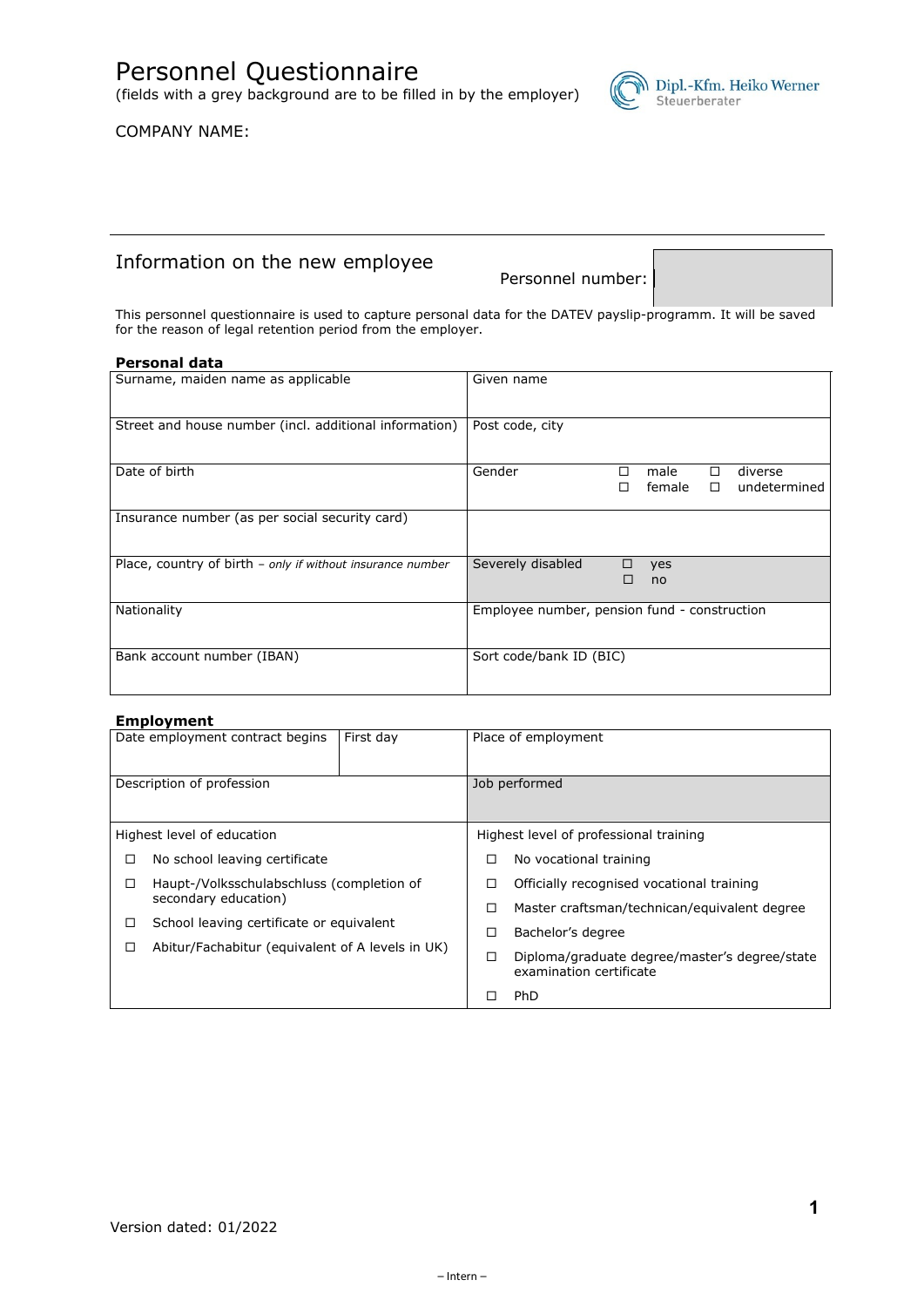# Personnel Questionnaire

(fields with a grey background are to be filled in by the employer)



## COMPANY NAME:

| Date apprenticeship begins              |                        | Planned date apprenticeship ends |
|-----------------------------------------|------------------------|----------------------------------|
| Holiday entitlement (calender year)     |                        | Cost centre                      |
| Weekly/daily working hours<br>□<br>□    | full time<br>part time | Department number                |
| Employed in construction industry since |                        | Person group                     |

#### **Electronical acceptance of certificates (Bea)**

 $\Box$  I object to my income statements (earned and additional) being forwarded electronically to the Bundesagentur für Arbeit (Federal Employment Office).

#### **Terms of employment**

| $\Box$ The term of employment is fixed               | Written conclusion of a fixed-term employment<br>contract                                              |
|------------------------------------------------------|--------------------------------------------------------------------------------------------------------|
| $\Box$ The term of employment is fixed for a purpose | Fixed-term employment is planned for at least two<br>□<br>months, with prospects of further employment |
| Employment contract fixed until                      | Employment contract concluded on                                                                       |

# **Taxes -** Information as per income tax card

| Official Municipality/community key | Tax office number                 | Identification number |
|-------------------------------------|-----------------------------------|-----------------------|
|                                     |                                   |                       |
| Tax class/factor                    | Number of exemptions for children | Denomination          |
|                                     |                                   |                       |

### **Social insurance**

| State insurer                      | Legislated state insurer evaluation                                                  |  |  |
|------------------------------------|--------------------------------------------------------------------------------------|--|--|
|                                    | Health insurance   Pension insurance   Retirement insurance   Nursing care insurance |  |  |
|                                    |                                                                                      |  |  |
| State insurer number               | Accident insurance risk tariff                                                       |  |  |
| Parenthood<br>$\Box$ yes $\Box$ no | DEÜV-status                                                                          |  |  |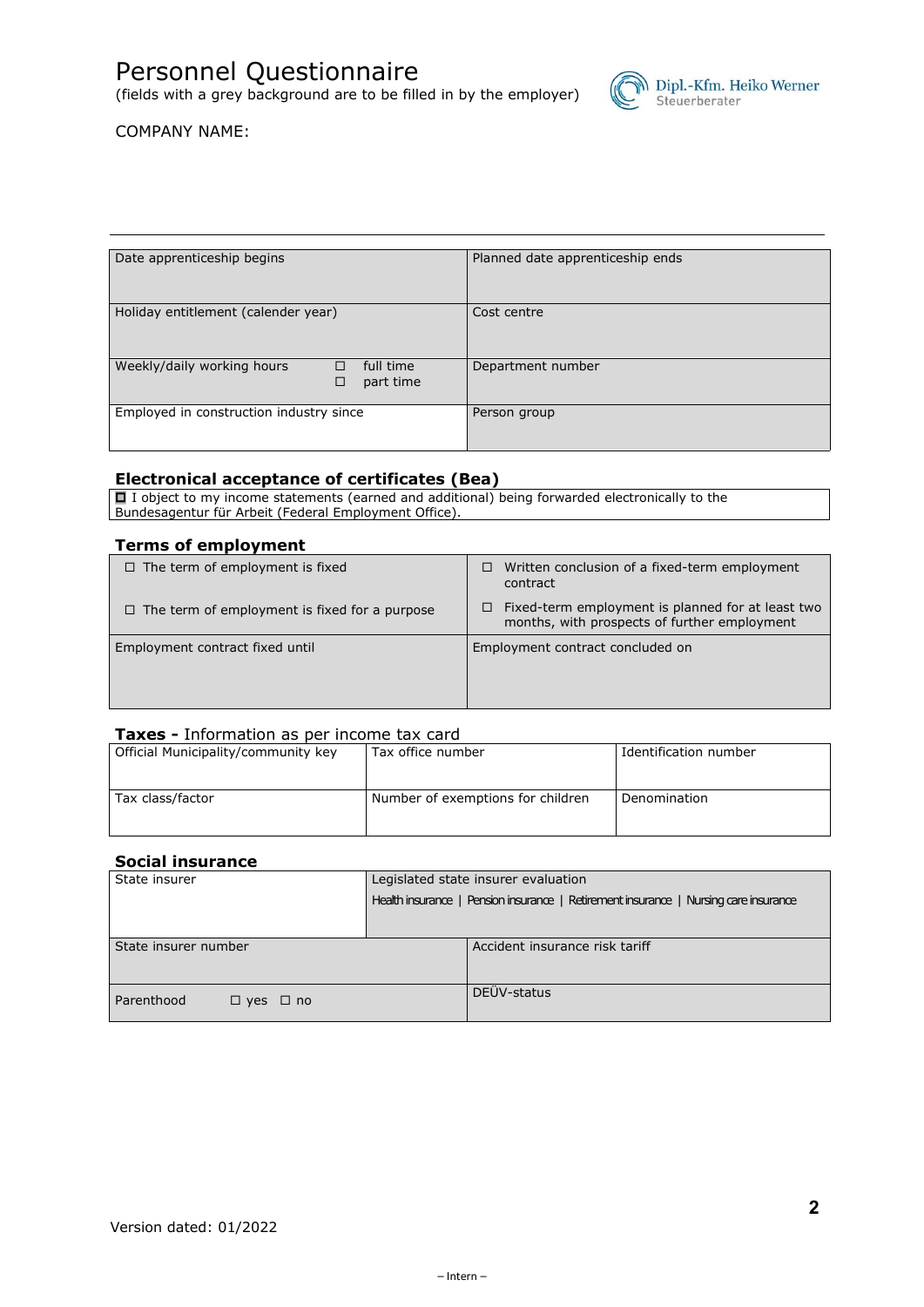# Personnel Questionnaire

(fields with a grey background are to be filled in by the employer)



## COMPANY NAME:

#### **Compensation**

| Description | Amount | Valid for | Hourly wage | Valid from |  |
|-------------|--------|-----------|-------------|------------|--|
| Description | Amount | Valid for | Hourly wage | Valid from |  |
| Description | Amount | Valid for | Hourly wage | Valid from |  |

# **Capital-forming benefits (VWL)**

| Recipient                  | Amount                  | Employer share (monthly<br>amount) |
|----------------------------|-------------------------|------------------------------------|
|                            | Since                   | Contract number                    |
| Bank account number (IBAN) | Sort code/bank ID (BIC) |                                    |

#### **Employment documents**

| Employment contract                        | $\Box$ At hand |         | Company retirement provision                      | $\Box$ At hand    |
|--------------------------------------------|----------------|---------|---------------------------------------------------|-------------------|
| Income tax card/written                    | $\Box$ At hand |         | contract                                          |                   |
| confirmation of income tax                 |                |         | Declaration of earning for previous<br>employment | $\Box$ At hand    |
| Social insurance ID                        | $\Box$ At hand |         | For evaluation of insurance exemption             |                   |
| State insurance membership<br>certificate  | $\Box$ At hand |         | regarding health insurance                        | $\Box$ At hand    |
|                                            |                |         | Severely disabled ID                              | At hand<br>$\Box$ |
| certificate                                |                |         | Pension fund documents construction/              | $\Box$            |
| Capital-forming benefits                   | $\Box$ At hand |         |                                                   |                   |
|                                            |                |         |                                                   |                   |
| Proof of parenthood                        | □              | At hand |                                                   |                   |
| Private health insurance<br>(VWL) contract | $\Box$ At hand |         | painting                                          | At hand           |

#### **Information of taxable previous employment periods in the current calendar year** (these are time periods of employment accounted for on the income tax card)

| Time period from | Time period to | Type of employment | Number of employment days |
|------------------|----------------|--------------------|---------------------------|
|                  |                |                    |                           |
|                  |                |                    |                           |
|                  |                |                    |                           |
|                  |                |                    |                           |
|                  |                |                    |                           |
|                  |                |                    |                           |